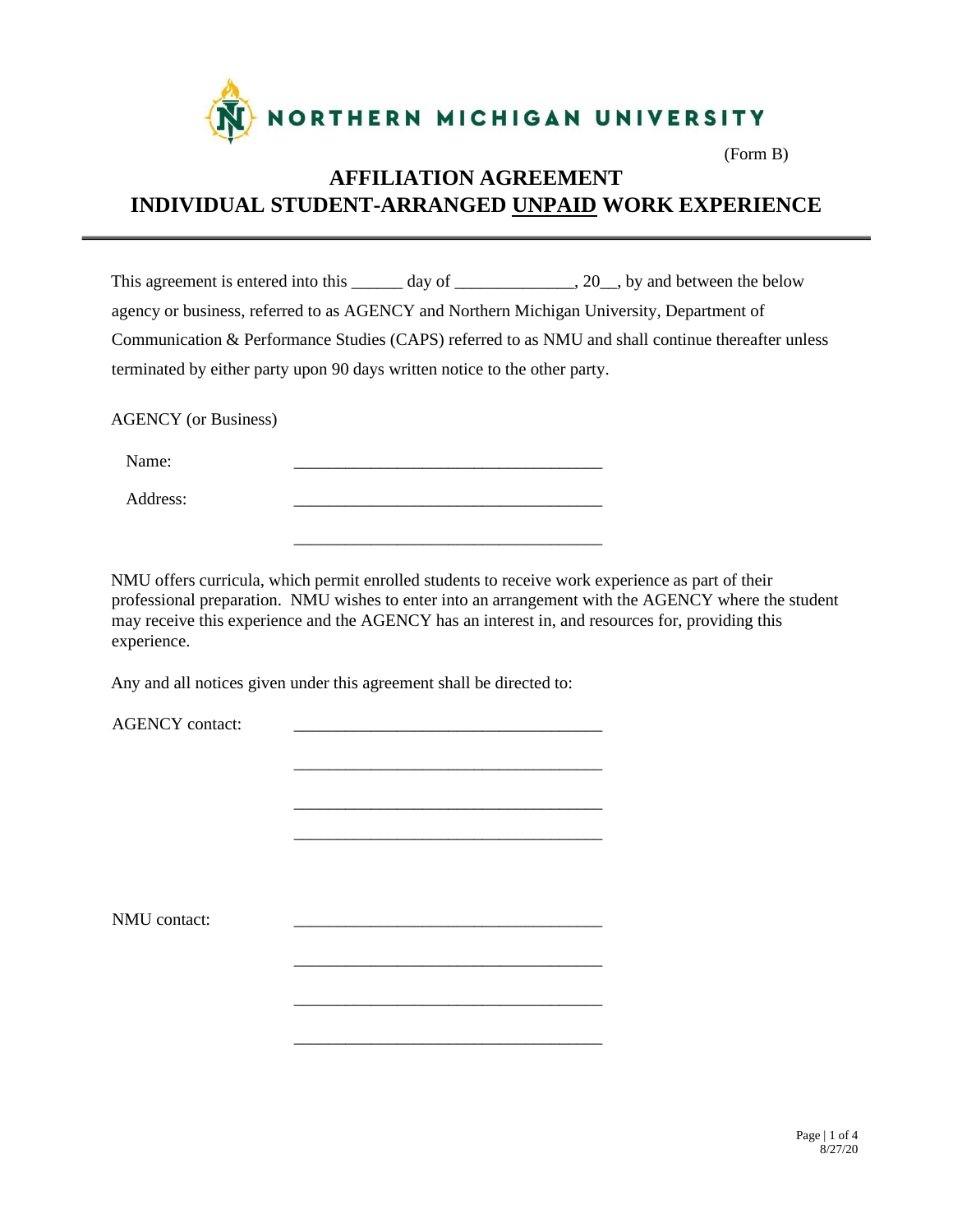## **GENERAL TERMS AND CONDITIONS**

- 1. Students should be considered students and not employees of either party and thus not covered by AGENCY or NMU for purposes of compensation, fringe benefits, workers' compensation, unemployment compensation, minimum wage laws, income tax withholding, social security or any other purpose, because of their participation in an internship/work experience.
- 2. For each student placed with Agency there will be a LEARNING AGREEMENT that describes the expected learning outcomes for that student, including the tasks that the student is expected to be given, what the student is expected to learn, dates and times of the position, criteria for assessment, training provided, intended supervision, reports and the documentation needed for grading and any other related information.
- 3. Each student is placed with AGENCY to receive experience as a part of his or her academic curriculum; those duties performed by the student are not performed as an employee, but in fulfillment of the LEARNING AGREEMENT and are performed under supervision. At no time shall a student replace or substitute for any employee of AGENCY. This provision shall not be deemed to prohibit the employment of a student by either party under a separate employment agreement. NMU shall notify each student of the contents of this paragraph.
- 4. Each party agrees to comply with and be separately responsible for compliance with all applicable laws, including anti-discrimination and employment laws.
- 5. In the performance of their respective duties and obligations under this agreement, each party is an independent contractor, and neither is the agent, employee or servant of the other, and each is responsible only for its own conduct.
- 6. Each party agrees that statutory and common law theories and principles of indemnification, contribution and equitable restitution shall govern and apply to claims, costs, actions, causes of action losses or expenses including attorney fees, resulting from or caused by its actions, the actions of its employees and of students, pursuant to this Agreement.
- 7. Both parties agree to maintain Commercial General Liability Insurance and Professional Liability Insurance, which covers employees and students whenever the liability might exist. A Certificate of Insurance will be furnished to the other party, on request, indicating effective coverage and liability limits.
- 8. This agreement is intended solely for the mutual benefit of the parties, and there shall be no monetary consideration paid by either party to the other.

## **RESPONSIBILITIES OF NMU:**

- 1. Provide students in good academic standing and with appropriate preparation in the degree of study for the intended field experience.
- 2. Assign a faculty member to serve as a contact that will coordinate student learning activities between NMU and AGENCY, make periodic contacts, as feasible and necessary, with AGENCY and students.
- 3. Plan and administer, in consultation with the representatives of the AGENCY, a LEARNING AGREEMENT for each student.
- 4. Maintain all education records and reports relating to the educational program of each student and to comply with all applicable statutes, rules and regulations respecting the maintenance of and release of information from such records. The AGENCY shall have no responsibility regarding such records and shall refer all requests regarding such information to the UNIVERSITY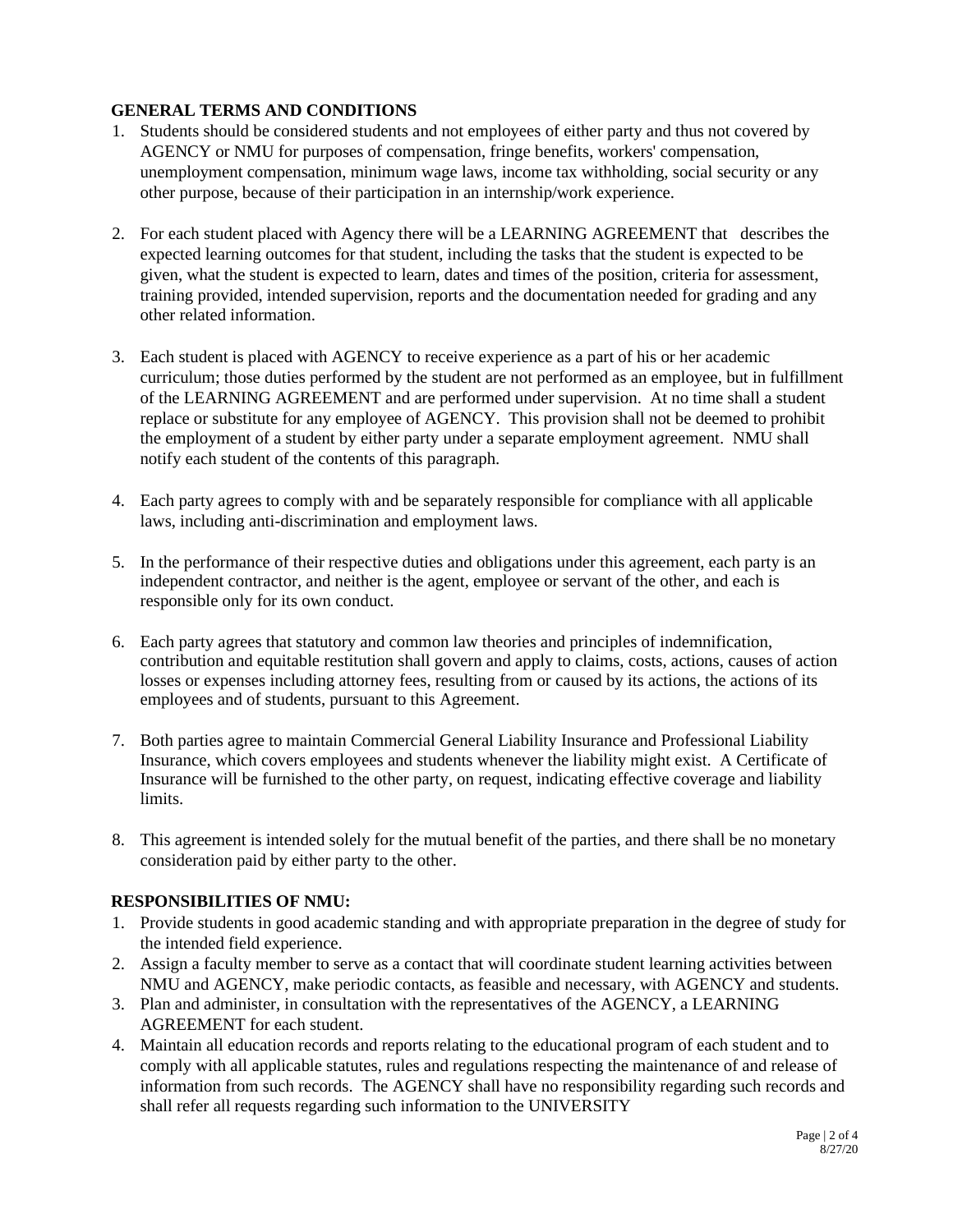5. Instruct each student with regard to general regulations and procedures which the parties have agreed are necessary, including, by way of example: Confidentiality of Agency records and information; Authority of Agency staff over patient, client or customer services; Uniform standards; Health Requirements; Importance of carrying their own health insurance.

## **RESPONSIBILITIES OF AGENCY:**

- 1. Plan and administer all aspects of services provided at its facilities.
- 2. Provide qualified supervision of the student(s) during the work experience. AGENCY supervisory employees may relieve a student from a particular assignment or require that a student leave an area or department pending a final determination of the student's future status by the parties. AGENCY must notify NMU of its decision to remove a student from any experience prior to the agreed upon time and provide a written report to the NMU noting the reasons entailed in the removal.
- 3. Provide pertinent policies and procedures to students prior to student beginning the work experience.
- 4. Cooperate with the NMU in the planning and conduct of the student's work experience to ensure that it will fulfill the accepted LEARNING AGREEMENT.
- 5. Provide relevant education/training opportunities to student in fulfillment of the LEARNING **AGREEMENT**
- 6. Provide requested verification of student's academic reports for time on task.
- 7. Complete an end of work experience evaluation of the student's performance.
- 8. Provide a safe working/learning environment including the necessary office space and other required facilities, equipment and supplies, and travel.
- 9. The AGENCY will provide NMU with a copy of its COVID 19 Emergency Plan.

| Northern Michigan University |
|------------------------------|
|                              |
| Name & Title                 |
|                              |
|                              |